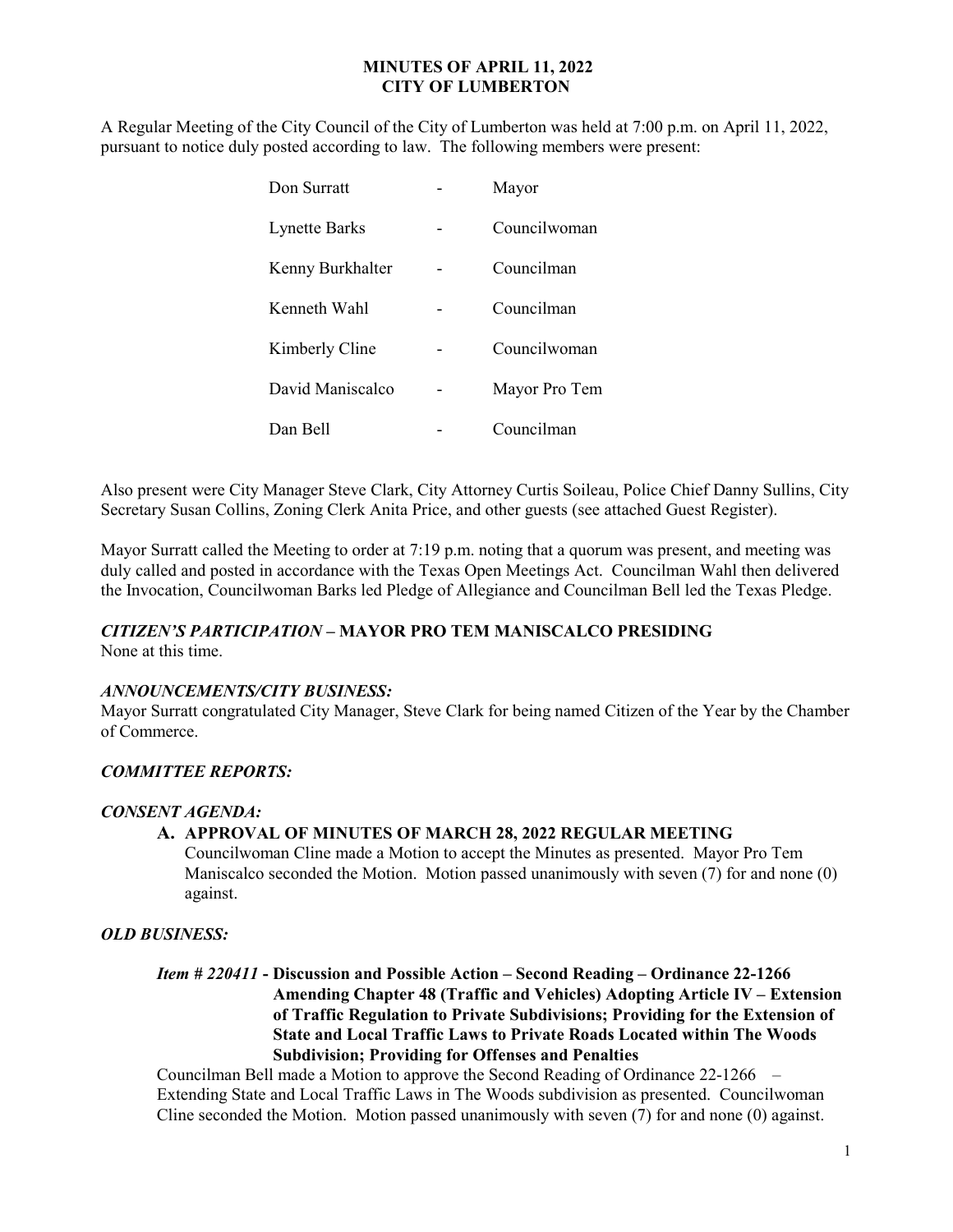## Item # 220412 – Discussion and Possible Action – Second Reading – Ordinance 22-1267 Amending Chapter 48 (Traffic and Vehicles) Adopting Article IV – Extension of Traffic Regulation to Private Subdivisions; Providing for the Extension of State and Local Traffic Laws to Private Roads Located within the Woosley Palms Subdivision; Providing for Offenses and Penalties

Mayor Pro Tem Maniscalco made a Motion to accept the Second Reading of Ordinance 22-1267 – Extending State and Local Traffic Laws in the Woosley Palms subdivision as presented. Councilman Wahl seconded the Motion. Motion passed unanimously with seven (7) for and none (0) against.

#### NEW BUSINESS:

# Item # 220413 – Discussion and Possible Action – Zoning Commission Recommendation Variance request submitted by Margarete Stehle to encroach upon her south building setback line, to within 4' of the property line, to pour concrete for a driveway to the back yard. The property is located at 7708 Moonglow Circle, Lot 2, Block 3, Boykin West, P# BW-3-2, l# 1296/592, Lumberton, Hardin County, Texas

Councilman Bell made a Motion to accept the Zoning Commission recommendation and approve the variance request to within five feet of the building setback lines. Councilwoman Cline seconded the Motion. Motion passed unanimously with seven (7) for and none (0) against.

 Councilman Bell made a Motion to reconsider the prior vote on this item. Councilwoman Cline seconded the Motion. Motion passed unanimously with seven (7) for and none (0) against.

 Councilman Bell made a Motion to accept the Zoning Commission recommendation and approve the variance request to pour a driveway within four feet of the side setback line at 7708 Moonglow Circle as presented. Councilwoman Cline seconded the Motion. Motion passed unanimously with seven  $(7)$  for and none  $(0)$  against.

Item # 220414 – Discussion and Possible Action – Zoning Commission Recommendation Variance request submitted by Margarete Stehle to encroach upon her south side building setback line and west rear building setback line to within 4' of those property lines to construct a 25 x 25 accessory building. The property is located at 7708 Moonglow Circle, Lot 2, Block 3, Boykin West, P# BW-3-2, l# 1296/592, Lumberton, Hardin County, Texas

Mayor Pro Tem Maniscalco made a Motion to accept the Zoning Commission recommendation and approve the variance request to place an accessory building within five feet of the building setback line at 7708 Moonglow Circle as presented. Councilman Wahl seconded the Motion. Motion passed unanimously with seven (7) for and none (0) against.

Item # 220415 – Discussion and Possible Action – Zoning Commission Recommendation Variance request submitted by Brandon Barnhart of Freedom Properties, to encroach upon his east side building setback line to within 2' of the property line to pour concrete for a driveway for a side garage. The property is located at 207 Pindo Palm, Lot 12, Block 3, Woosley Palms, Phase 3, P# WP 3-3-12, l# 2021-115540 6/3/2021, Lumberton, Hardin County, Texas

Councilman Wahl made a Motion to accept the Zoning Commission recommendation and approve the variance request at 207 Pindo Palm as presented. Councilwoman Cline seconded the Motion. Motion passed unanimously with seven (7) for and none (0) against.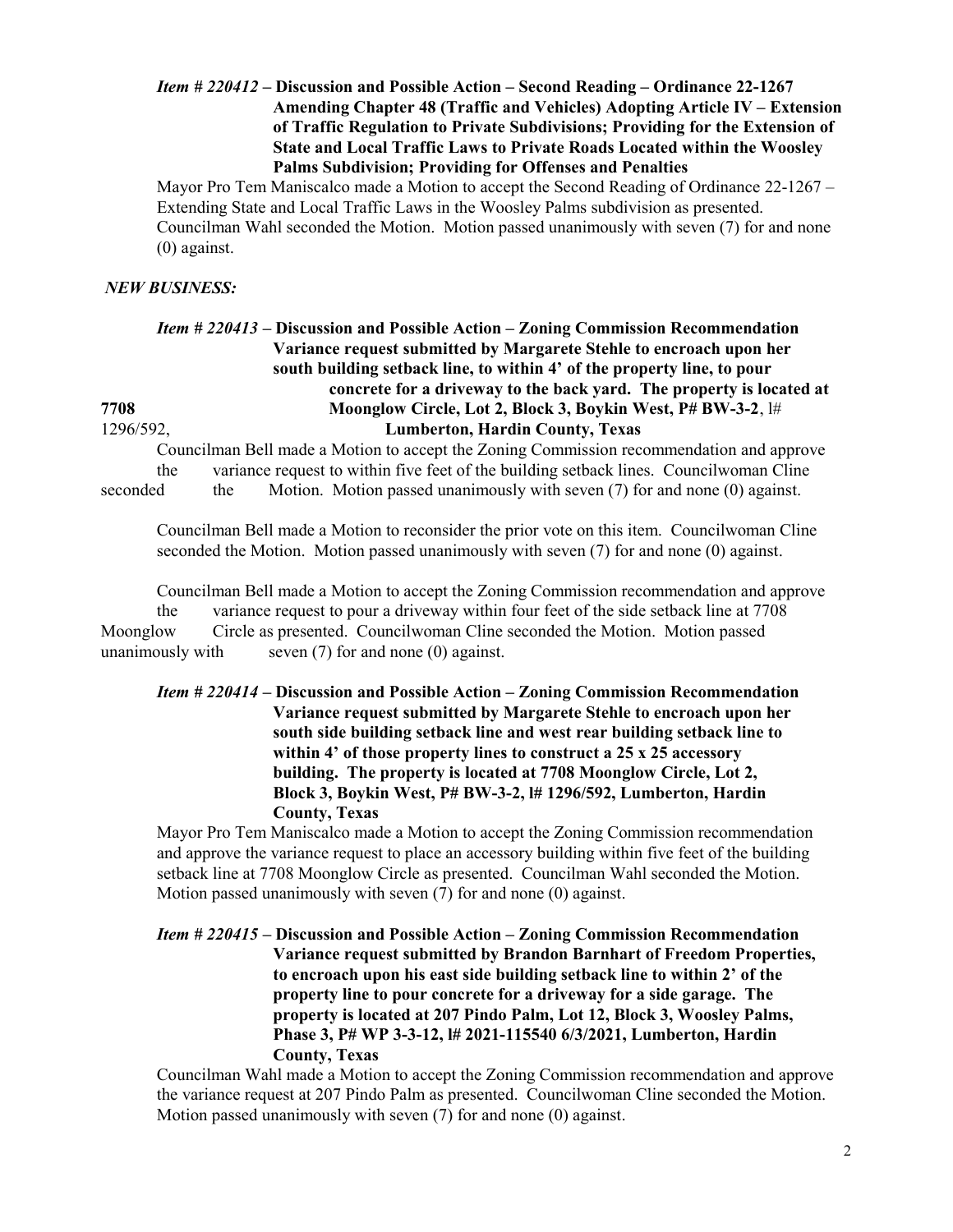## Item # 220416 – Discussion and Possible Action – Zoning Commission Recommendation Variance request submitted by David Knight of J D Knight Construction LLC, to encroach upon the north rear building setback line 7' to build a home. The property is located at 114 Pindo Palm, Lot 58, Block 2, Woosley Palms,

Phase 4, P# WP4-2-58, l# 2021-112677 3/17/2021, Lumberton, Hardin County, Texas

Mayor Pro Tem Maniscalco made a Motion to accept the Zoning Commission recommendation and approve the variance request at 114 Pindo Palm as presented. Councilman Bell seconded the Motion. Mayor Surratt added that the encroachment is the patio roofline and not a room of the house. Motion passed unanimously with seven (7) for and none (0) against.

 Item # 220417 – Discussion and Possible Action – Zoning Commission Recommendation Variance request submitted by Eddie Byrd to encroach upon his south side building setback to within 2' of the property line to pour concrete for a driveway. The property is located at 6686 Georgetown, Lot 16, Block 11, Westwood Heights, Phase V, Section 1, P# WWHV-11-16 2021-113614 4/9/2021, Lumberton, Hardin County, Texas

Councilman Wahl made a Motion to accept the Zoning Commission recommendation and approve the variance request at 6686 Georgetown as presented. Councilman Burkhalter seconded the Motion. Motion passed unanimously with seven (7) for and none (0) against.

Item # 220418 – Discussion and Possible Action – Zoning Commission Recommendation Variance request submitted by Eddie Byrd to encroach upon the south side building setback line and the east rear building setback line to within 5' of those property lines to build a 16 x 20 accessory building. The property is located at 6686 Georgetown, Lot 16, Block 11, Westwood Heights, Phase V, Section 1, P# WWHV-11-16 2021-113614 4/9/2021, Lumberton, Hardin County, Texas

 Councilman Bell made a Motion to accept the Zoning Commission recommendation and approve the variance request for an accessory building at 6686 Georgetown as presented. Mayor Pro Tem Maniscalco seconded the Motion. Motion passed unanimously with seven (7) for and none (0) against.

Item # 220419 – Discussion and Possible Action – Zoning Commission Recommendation Variance request submitted by Stephen K Swearingen to build a 30 x 30 accessory building to within 10' of his rear property line. The property is located at 265 Sarah Lane, Lot 6, Westchase Est, Phase II, P# WCE- 11-6, l# 1770/315 005576-000060, Lumberton, Hardin County, Texas

Councilman Burkhalter made a Motion to accept the Zoning Commission recommendation and approve the variance request for an accessory building at 265 Sarah Lane as presented. Mayor Pro Tem Maniscalco seconded the Motion. Motion passed unanimously with seven (7) for and none (0) against.

Item # 2204110 – Discussion and Possible Action – Zoning Commission Recommendation Variance request submitted by Stephen K Swearingen to encroach upon his rear building setback line to pour concrete to build a driveway from Hampshire Lane to his back yard, to the accessory building. The property is located at 265 Sarah Lane, Lot 6, Westchase Est, Phase II, P# WCE-11-6, l# 1770/315 005576-000060, Lumberton, Hardin County, Texas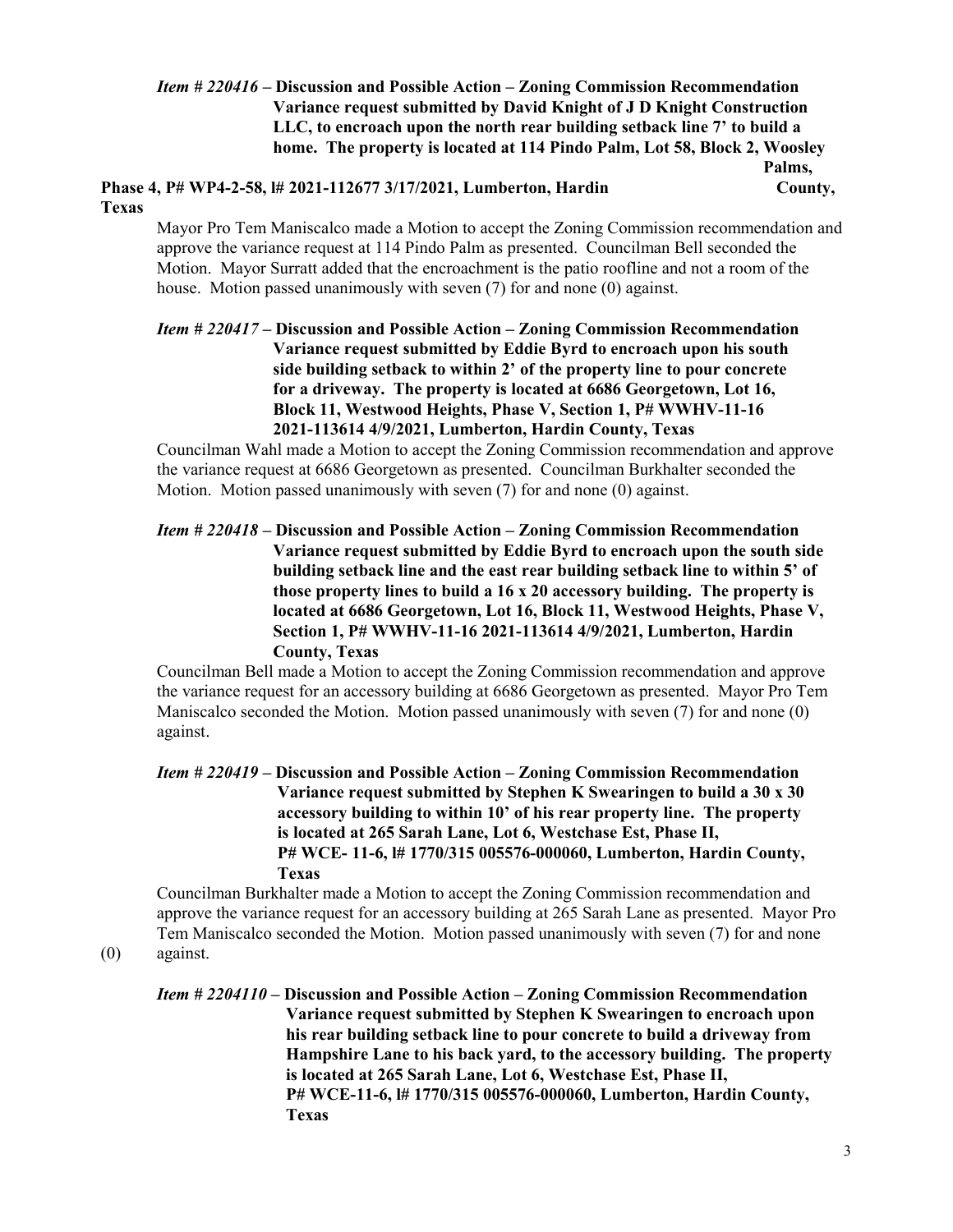Councilman Wahl made a Motion to accept the Zoning Commission recommendation and approve the variance request at 265 Sarah Lane as presented. Councilwoman Cline seconded the Motion. Motion passed unanimously with seven (7) for and none (0) against.

# Item # 2204111 – Discussion and Possible Action – Zoning Commission Recommendation Request submitted by Michael Minter to approve the replat of lot 1 of Minter Addition, Lots 1 and 2, Volume 4, Page 31A, PRHC, Elisha

**Duncan** 

League, Abstract No. 14, Lumberton, Hardin County, Texas, into Minter Addition Lot 1-A and Lot 1-B, Elisha Duncan League, Abstract No. 14, Lumberton, Hardin County, Texas. The property is located at 115 Matthews Lane, P# MTR-10, l# 1415/786, Lumberton, Hardin County, Texas

Councilman Bell made a Motion to accept the Zoning Commission recommendation and approve the replat request at 115 Matthews Lane as presented. Mayor Pro Tem Maniscalco seconded the Motion. Motion passed unanimously with seven (7) for and none (0) against.

Councilman Wahl made a Motion to accept the Zoning Commission recommendation and approve the replat as presented. Councilman Burkhalter seconded the Motion. Motion passed unanimously with seven (7) for and none (0) against.

## Item # 2204113 – Discussion and Possible Action – Select engineering service provider(s) to complete project implementation for the American Rescue Plan Act (ARP Act) funding administered by the U.S. Department of the Treasury, other Federal or State Agency

City Manager, Steve Clark advised that an Engineering Firm must be selected for any potential projects in connection with the American Rescue Plan Act. Statement of Qualifications were received and graded as required. Mr. Clark then recommended that Schaumburg & Polk be appointed as the Engineering firm for the ARP projects. Councilman Bell made a Motion to appoint Schaumburg & Polk as the ARP Act engineering firm. Mayor Pro Tem Maniscalco seconded the Motion. Motion passed unanimously with seven (7) for and none (0) against.

### Item # 2204114 – Discussion and Possible Action – Proclamation – National Fair Housing Month

Councilwoman Cline read a Proclamation designating April as National Fair Housing Month. Councilman Burkhalter made a Motion to accept the Proclamation – National Fair Housing Month as presented. Councilwoman Cline seconded the Motion. Motion passed unanimously with seven (7) for and none (0) against.

### MONTHLY REPORTS:

 Reports from the Permit Department, Police Department and Library were reviewed and discussed at this time.

### MAYOR'S REPORT:

None at this time.

Item # 2204112 – Discussion and Possible Action – Zoning Commission Recommendation Request submitted by Mark Whiteley & Associates, LLC on behalf of HudProp, LLC. to approve the replat of a replat of Lot 4B-1, Westwood Plaza, Volume 4, Page 253, PRHC, Francisco Arriola Survey, Abstract No. 2, Lumberton, Hardin County, Texas into Lot 4B-1-A and Lot 4B-1-B, Westwood Plaza, Francisco Arriola Survey, Abstract No. 2, Lumberton, Hardin County, Texas